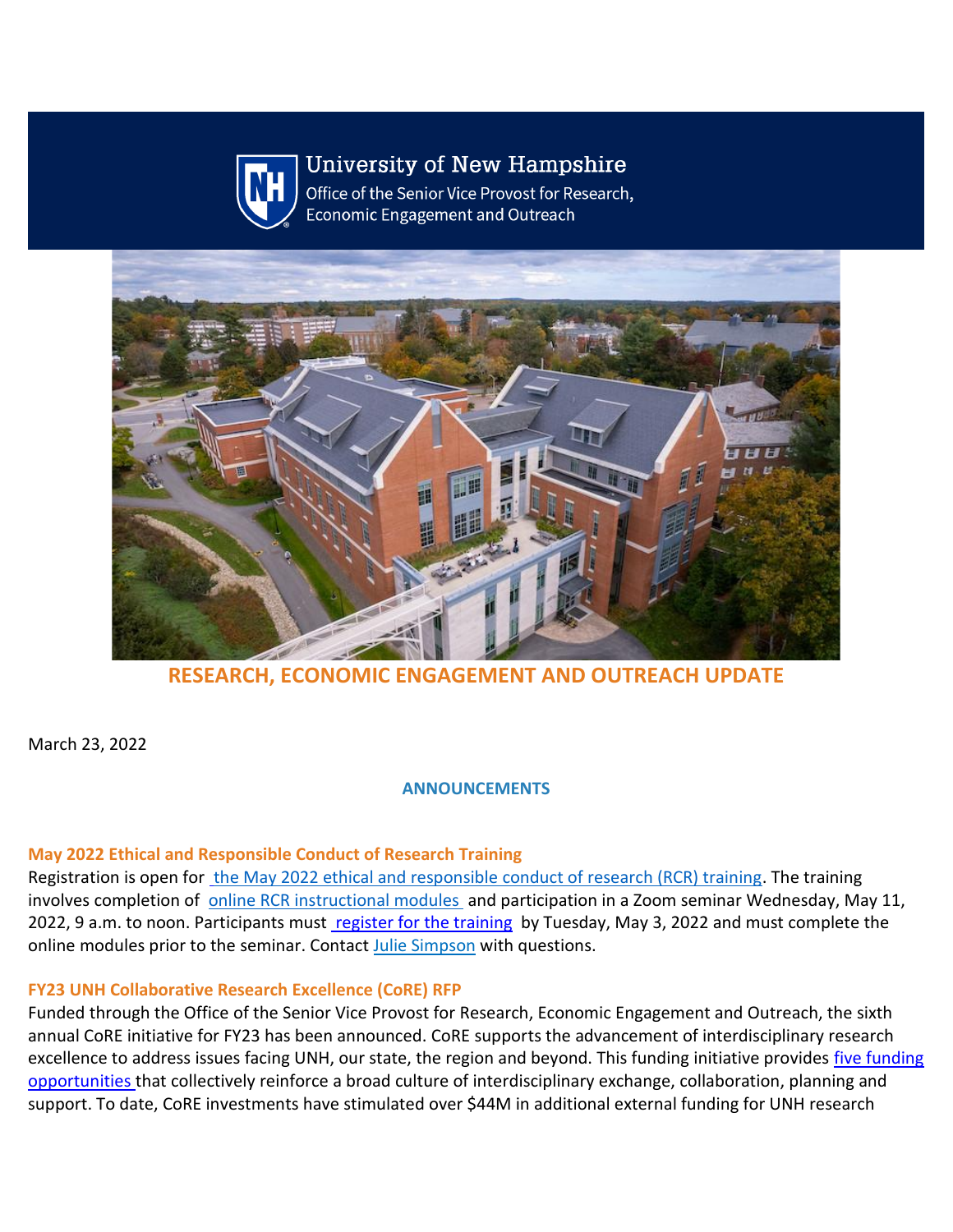activities.

To learn more about CoRE, see previously funded projects, access collaboration resources and more, please visit the [CoRE website.](https://nam12.safelinks.protection.outlook.com/?url=https%3A%2F%2Fclick.send.unh.edu%2F%3Fqs%3Da6b9211740bfcbab6c1317e8173ef494e790f55a2e45b207e92e63cc06ecd100b4a356e2224ec49bc6162ad799bf0b9206a54ab24671f3dd&data=04%7C01%7CNicole.Hentz%40unh.edu%7C65aee4f2b1a94916a6eb08da0cff5bdb%7Cd6241893512d46dc8d2bbe47e25f5666%7C0%7C0%7C637836588136383123%7CUnknown%7CTWFpbGZsb3d8eyJWIjoiMC4wLjAwMDAiLCJQIjoiV2luMzIiLCJBTiI6Ik1haWwiLCJXVCI6Mn0%3D%7C3000&sdata=oDaI%2BG3i2PpO5rIi4xXSuXtiLhWeZHb91rqqdGbTAcY%3D&reserved=0) Interested UNH applicants must submit an application no later than 5 p.m. Friday, April 22, 2022. A [Q&A session](https://nam12.safelinks.protection.outlook.com/?url=https%3A%2F%2Fclick.send.unh.edu%2F%3Fqs%3Da6b9211740bfcbabf8fc63f558982ccc1035a69679e66bbeae1868a87306ae0bf7c5ac7061c6c0f7194fdaeec4eb67307b64d654492bf5fa&data=04%7C01%7CNicole.Hentz%40unh.edu%7C65aee4f2b1a94916a6eb08da0cff5bdb%7Cd6241893512d46dc8d2bbe47e25f5666%7C0%7C0%7C637836588136383123%7CUnknown%7CTWFpbGZsb3d8eyJWIjoiMC4wLjAwMDAiLCJQIjoiV2luMzIiLCJBTiI6Ik1haWwiLCJXVCI6Mn0%3D%7C3000&sdata=ljEPu%2BWF41yGi8k4a6E1j2oyVD3Q6gIwUDHOg9%2Fk8UM%3D&reserved=0) about the FY23 CoRE RFP will be held via Zoom on Thursday, March 31 at 3:30 p.m.

#### **SPA Update**

Sponsored Programs Administration (SPA) has published a revised [Organization Chart](https://nam12.safelinks.protection.outlook.com/?url=https%3A%2F%2Fclick.send.unh.edu%2F%3Fqs%3Da6b9211740bfcbabb13445c66282871c76188a27022eed415875d0b19dcdc4bd2938c97c49950833f4a4e24197d981a09bb206eee9003293&data=04%7C01%7CNicole.Hentz%40unh.edu%7C65aee4f2b1a94916a6eb08da0cff5bdb%7Cd6241893512d46dc8d2bbe47e25f5666%7C0%7C0%7C637836588136383123%7CUnknown%7CTWFpbGZsb3d8eyJWIjoiMC4wLjAwMDAiLCJQIjoiV2luMzIiLCJBTiI6Ik1haWwiLCJXVCI6Mn0%3D%7C3000&sdata=caoh1kLf4KVg1115ZekaKtmNlWVr%2B7e0v4qBwApDzt8%3D&reserved=0) and updated STAR [Team](https://nam12.safelinks.protection.outlook.com/?url=https%3A%2F%2Fclick.send.unh.edu%2F%3Fqs%3Da6b9211740bfcbab0488378a98f6e4bf1d578398061ec0fa4f9d3a8c11aad4f18c6bf818d633ced5f9d09abda4164787706ae5bb77de669b&data=04%7C01%7CNicole.Hentz%40unh.edu%7C65aee4f2b1a94916a6eb08da0cff5bdb%7Cd6241893512d46dc8d2bbe47e25f5666%7C0%7C0%7C637836588136383123%7CUnknown%7CTWFpbGZsb3d8eyJWIjoiMC4wLjAwMDAiLCJQIjoiV2luMzIiLCJBTiI6Ik1haWwiLCJXVCI6Mn0%3D%7C3000&sdata=1JvFQFr3PJfyI5M4KPy2%2BSw51LrI68v%2BGpSnpqczQPg%3D&reserved=0) information.

#### **Workshop Resources**

Slides and resources from past research development programs are available [here.](https://nam12.safelinks.protection.outlook.com/?url=https%3A%2F%2Fclick.send.unh.edu%2F%3Fqs%3Da6b9211740bfcbab55b177eccb86ce024bfcadbad44dad1a1fb61fdb91bafbb7359ce9dbfed777913693efec4bd932aa18128b84ccdff3a1&data=04%7C01%7CNicole.Hentz%40unh.edu%7C65aee4f2b1a94916a6eb08da0cff5bdb%7Cd6241893512d46dc8d2bbe47e25f5666%7C0%7C0%7C637836588136383123%7CUnknown%7CTWFpbGZsb3d8eyJWIjoiMC4wLjAwMDAiLCJQIjoiV2luMzIiLCJBTiI6Ik1haWwiLCJXVCI6Mn0%3D%7C3000&sdata=NiULNC9rDbox4EIeVmkWzmdQOnb2co6YqUNFLsOkkvo%3D&reserved=0) Information from previous UNH Collaborative Research Excellence (CoRE)-funded projects, as well as resources to support collaborative and interdisciplinary research, are [here.](https://nam12.safelinks.protection.outlook.com/?url=https%3A%2F%2Fclick.send.unh.edu%2F%3Fqs%3Da6b9211740bfcbab2e5cc5d938351d0f536ac7295d22b6d74710929aebadbc4147f6ba36f0eb4058dfe92902412b55c5cea406f99788f7b1&data=04%7C01%7CNicole.Hentz%40unh.edu%7C65aee4f2b1a94916a6eb08da0cff5bdb%7Cd6241893512d46dc8d2bbe47e25f5666%7C0%7C0%7C637836588136383123%7CUnknown%7CTWFpbGZsb3d8eyJWIjoiMC4wLjAwMDAiLCJQIjoiV2luMzIiLCJBTiI6Ik1haWwiLCJXVCI6Mn0%3D%7C3000&sdata=rwjJnFHterQg8QsEI4TPx1THkdEkL73PnigBpEK%2BR8M%3D&reserved=0)

#### **FUNDING OPPORTUNITIES AND RESOURCES**

#### **NH Sea Grant Funding for Graduate Students**

The New Hampshire Sea Grant (NHSG) Graduate Research Fellowship provides funding to support graduate students working in areas related to NHSG's Strategic Plan Focus Areas. Selected NHSG Graduate Research Fellows receive up to \$20,000 in funding to support their graduate education, and fellows benefit from the support and outreach capabilities of the NHSG staff and a broader community of partners. Applications due Monday, April 18 by 5 p.m. Visit [the NH Sea Grant website](https://nam12.safelinks.protection.outlook.com/?url=https%3A%2F%2Fclick.send.unh.edu%2F%3Fqs%3Da6b9211740bfcbabf2307981cd2d02cb36ee8d7af972bb07be178e9fb157a8433c42832405a93e471d499289c9a2ff56118d8a64eea93e2e&data=04%7C01%7CNicole.Hentz%40unh.edu%7C65aee4f2b1a94916a6eb08da0cff5bdb%7Cd6241893512d46dc8d2bbe47e25f5666%7C0%7C0%7C637836588136383123%7CUnknown%7CTWFpbGZsb3d8eyJWIjoiMC4wLjAwMDAiLCJQIjoiV2luMzIiLCJBTiI6Ik1haWwiLCJXVCI6Mn0%3D%7C3000&sdata=YfbW38HLThDL8HEqU3GOZ5lOWOmg15sQFOHTkW4GJ3I%3D&reserved=0) or contact [NHSG.Fellowships@unh.edu.](mailto:NHSG.Fellowships@unh.edu?subject=)

#### **COVID-19 Funding and Research Resources**

See [COVID-19 Funding Opportunities, Research Priorities, and Resources](https://nam12.safelinks.protection.outlook.com/?url=https%3A%2F%2Fclick.send.unh.edu%2F%3Fqs%3Da6b9211740bfcbab6cd3ced50e6789819421a1e90fd9d5f846293d09258aac8e497daaaf216669ff87dd78d329323c3005cc50494096128d&data=04%7C01%7CNicole.Hentz%40unh.edu%7C65aee4f2b1a94916a6eb08da0cff5bdb%7Cd6241893512d46dc8d2bbe47e25f5666%7C0%7C0%7C637836588136383123%7CUnknown%7CTWFpbGZsb3d8eyJWIjoiMC4wLjAwMDAiLCJQIjoiV2luMzIiLCJBTiI6Ik1haWwiLCJXVCI6Mn0%3D%7C3000&sdata=IUgiTvrFErwKhfq%2FLNZ1FIowxUEX0iGMfo3XT68AgTE%3D&reserved=0) and the Quick Guide - Resources Supporting [COVID-19 Research.](https://nam12.safelinks.protection.outlook.com/?url=https%3A%2F%2Fclick.send.unh.edu%2F%3Fqs%3Da6b9211740bfcbab5613cdb045f69dfc0c0917016d332ef1f4269d01ea3a92eca0734e8bf3d5ca70d237ae05e08fca5992b174ec1dc57472&data=04%7C01%7CNicole.Hentz%40unh.edu%7C65aee4f2b1a94916a6eb08da0cff5bdb%7Cd6241893512d46dc8d2bbe47e25f5666%7C0%7C0%7C637836588136383123%7CUnknown%7CTWFpbGZsb3d8eyJWIjoiMC4wLjAwMDAiLCJQIjoiV2luMzIiLCJBTiI6Ik1haWwiLCJXVCI6Mn0%3D%7C3000&sdata=stUcgTXKDpp8hXYpN9NAQQ6TZKXwtctvwebP9P6Wn90%3D&reserved=0)

#### **Limited Submission Programs to Act on Now**

Because some sponsors limit the number of applications from an institution, please contact [Mark Milutinovich](mailto:mark.milutinovich@unh.edu) as soon as possible if you are interested in applying to any of the following. Be sure to watch for our email at the start of each month for a more comprehensive list or check [current LSP Deadlines.](https://nam12.safelinks.protection.outlook.com/?url=https%3A%2F%2Fclick.send.unh.edu%2F%3Fqs%3Da6b9211740bfcbaba099a8ebf655a13d6f9f34f8f5e2e71963e496ade7299b4aa0de8c6c3aca65b4868761ed9892eb3df9f7921bd999de38&data=04%7C01%7CNicole.Hentz%40unh.edu%7C65aee4f2b1a94916a6eb08da0cff5bdb%7Cd6241893512d46dc8d2bbe47e25f5666%7C0%7C0%7C637836588136383123%7CUnknown%7CTWFpbGZsb3d8eyJWIjoiMC4wLjAwMDAiLCJQIjoiV2luMzIiLCJBTiI6Ik1haWwiLCJXVCI6Mn0%3D%7C3000&sdata=11JYZlWYiYIuq4fkonUCuGpJyenlVKTJFezsbRYyttI%3D&reserved=0)

Please note that the NSF EPSCoR Track 4 program issued a new solicitation, which changed the deadline from April 12 to May 12. The internal competition schedule has been adjusted accordingly.

| Deadline                       | Sponsor                                     | Program                                                                                  |
|--------------------------------|---------------------------------------------|------------------------------------------------------------------------------------------|
| April 1<br>Letter of<br>intent | <b>National Science</b><br>Foundation (NSF) | <b>Expanding Capacity in Quantum Information Science</b><br>and Engineering (ExpandQISE) |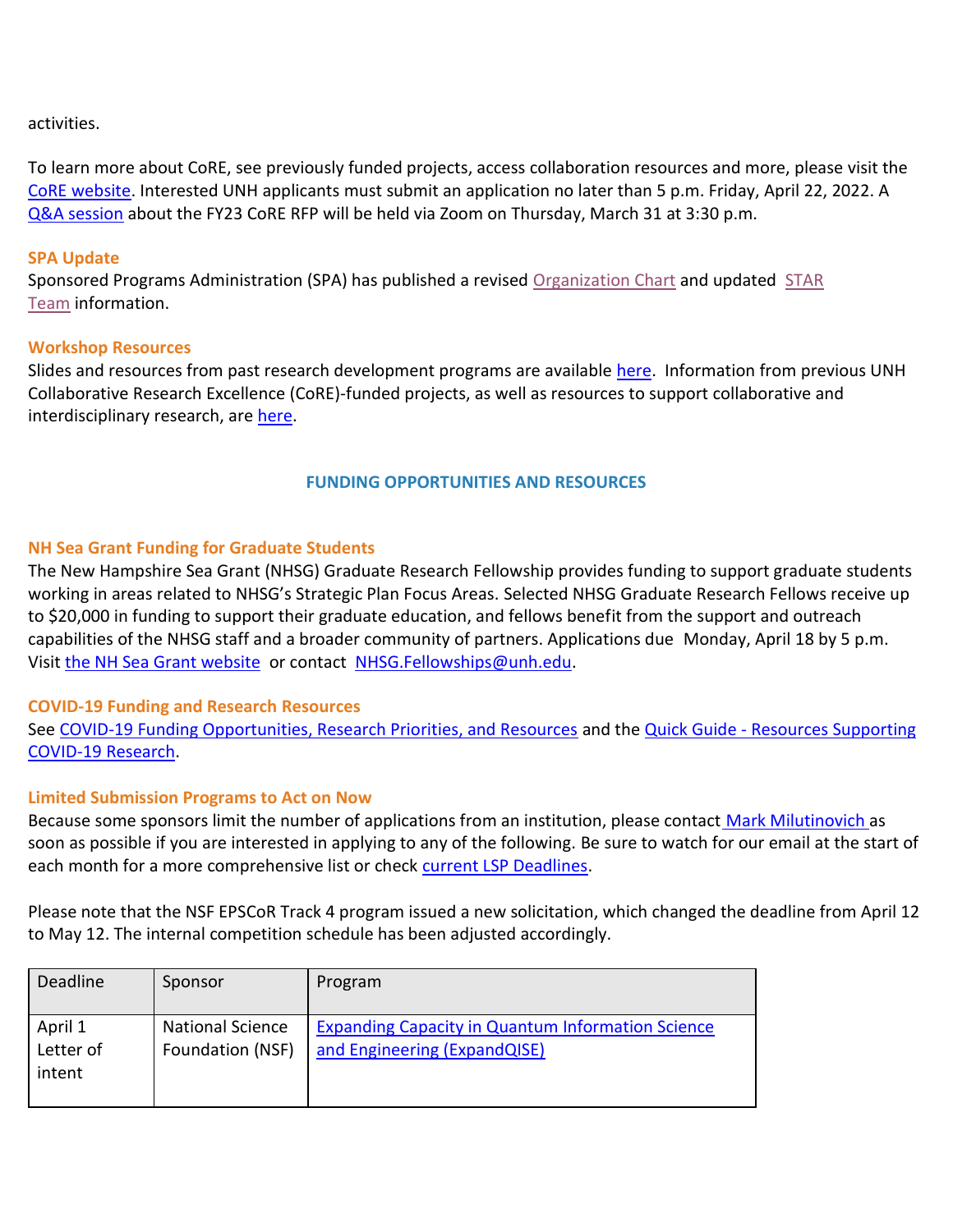| April 5                                       | <b>Nuclear</b><br>Regulatory<br>Commission                                              | NRC Notice of Funding Opportunity (NOFO), the<br>University Nuclear Leadership Program (formerly the<br>Integrated University Program), Research and<br>Development Grant, FY2022     |
|-----------------------------------------------|-----------------------------------------------------------------------------------------|---------------------------------------------------------------------------------------------------------------------------------------------------------------------------------------|
| April 8                                       | U.S. Dept. of<br>Agriculture<br>(USDA)                                                  | <b>Farm Business Management and Benchmarking (FBMB)</b><br><b>Competitive Grants Program</b>                                                                                          |
| April 20                                      | U.S. Dept. of<br>Energy/Office of<br><b>Biological and</b><br>Environmental<br>Research | <b>Research Development and</b><br>Partnership Pilot (RDPP) - Earth and Environmental<br><b>Systems Sciences Division (EESSD)</b>                                                     |
| April 26                                      | <b>USDA</b>                                                                             | <b>Food and Agricultural Sciences National Needs Graduate</b><br>and Postgraduate Fellowship (NNF) Grants Program                                                                     |
| May 12<br>Deadline<br>changed from<br>4/12/22 | <b>NSF</b>                                                                              | <b>EPSCoR Research Infrastructure Improvement Track 4:</b><br><b>EPSCoR Research Fellows (RII Track-4)</b><br>Internal competition is underway.<br>Deadline: March 28, 5 p.m. Details |

#### **Research Development Newsletters**

Research Development & Grant Writing News [March 2022](https://nam12.safelinks.protection.outlook.com/?url=https%3A%2F%2Fclick.send.unh.edu%2F%3Fqs%3D22327bbf795f3f19b040febae0c437f6b6ed159fc860c505655804fd851025821084ce88e27eb35bb60bec34af2951a131f0f233817d15b5&data=04%7C01%7CNicole.Hentz%40unh.edu%7C65aee4f2b1a94916a6eb08da0cff5bdb%7Cd6241893512d46dc8d2bbe47e25f5666%7C0%7C0%7C637836588136539405%7CUnknown%7CTWFpbGZsb3d8eyJWIjoiMC4wLjAwMDAiLCJQIjoiV2luMzIiLCJBTiI6Ik1haWwiLCJXVCI6Mn0%3D%7C3000&sdata=%2Bz6qQtqh999G5UCkKECLM%2FUgEyVPpKYX1AkJ%2FIHxzP4%3D&reserved=0) Defense Policy Newsletter [March 1, 2002](https://nam12.safelinks.protection.outlook.com/?url=https%3A%2F%2Fclick.send.unh.edu%2F%3Fqs%3D22327bbf795f3f1974cff9b2d5f4c5f2ddcd1fa459b5121009878d436d31d0866dc960554913f759b8999a4e2e89fcac6c34ee1499075a0d&data=04%7C01%7CNicole.Hentz%40unh.edu%7C65aee4f2b1a94916a6eb08da0cff5bdb%7Cd6241893512d46dc8d2bbe47e25f5666%7C0%7C0%7C637836588136539405%7CUnknown%7CTWFpbGZsb3d8eyJWIjoiMC4wLjAwMDAiLCJQIjoiV2luMzIiLCJBTiI6Ik1haWwiLCJXVCI6Mn0%3D%7C3000&sdata=OB8%2FqxJOQ3zB7sY0iq0LRw9EiDDRYMLXDEN8OoLfLjw%3D&reserved=0)

**UPCOMING EVENTS**

**Research Communications Academy: Communicating with News Media**

Thursday, March 24, 2022, 12:45 – 1:45 p.m.

Virtual

A panel of veteran news reporters - [New Hampshire Bulletin](https://nam12.safelinks.protection.outlook.com/?url=https%3A%2F%2Fclick.send.unh.edu%2F%3Fqs%3D22327bbf795f3f19d3584a46040552fa78766988c33081fb3889868ea38b59df3682423bf7f361286c93a20a5335fcf0017f0ac40d088e5c&data=04%7C01%7CNicole.Hentz%40unh.edu%7C65aee4f2b1a94916a6eb08da0cff5bdb%7Cd6241893512d46dc8d2bbe47e25f5666%7C0%7C0%7C637836588136539405%7CUnknown%7CTWFpbGZsb3d8eyJWIjoiMC4wLjAwMDAiLCJQIjoiV2luMzIiLCJBTiI6Ik1haWwiLCJXVCI6Mn0%3D%7C3000&sdata=rD3l1BVzJSSsKq4qlgtnLpiA1VUfI03QnT4XsOFGPLw%3D&reserved=0) senior reporter [Annmarie Timmins](https://nam12.safelinks.protection.outlook.com/?url=https%3A%2F%2Fclick.send.unh.edu%2F%3Fqs%3D22327bbf795f3f1963d2a3eac72eaa9fcff34112416269ecd48225a5b1986e8ac9e6974b5356534e93b0bffbcb08b8205e1bea1b3620e8ec&data=04%7C01%7CNicole.Hentz%40unh.edu%7C65aee4f2b1a94916a6eb08da0cff5bdb%7Cd6241893512d46dc8d2bbe47e25f5666%7C0%7C0%7C637836588136539405%7CUnknown%7CTWFpbGZsb3d8eyJWIjoiMC4wLjAwMDAiLCJQIjoiV2luMzIiLCJBTiI6Ik1haWwiLCJXVCI6Mn0%3D%7C3000&sdata=Wz4RIaXGJT8pF%2Bw8t%2BaJ7vitb0H%2Ba7PdPLDZKpEk2dY%3D&reserved=0) and [Hakai Magazine](https://nam12.safelinks.protection.outlook.com/?url=https%3A%2F%2Fclick.send.unh.edu%2F%3Fqs%3D22327bbf795f3f19ea699e1e0e1b990a4ce49e91380b63795cd7f22ec32e6cc852f18fb84f3fa0943cc1505c5ff85ec3bbd016c00ecf424c&data=04%7C01%7CNicole.Hentz%40unh.edu%7C65aee4f2b1a94916a6eb08da0cff5bdb%7Cd6241893512d46dc8d2bbe47e25f5666%7C0%7C0%7C637836588136539405%7CUnknown%7CTWFpbGZsb3d8eyJWIjoiMC4wLjAwMDAiLCJQIjoiV2luMzIiLCJBTiI6Ik1haWwiLCJXVCI6Mn0%3D%7C3000&sdata=DXEsgvlbLgxNyFm4P41vEXqvT%2BDP4rW9VWPihNC5H0c%3D&reserved=0)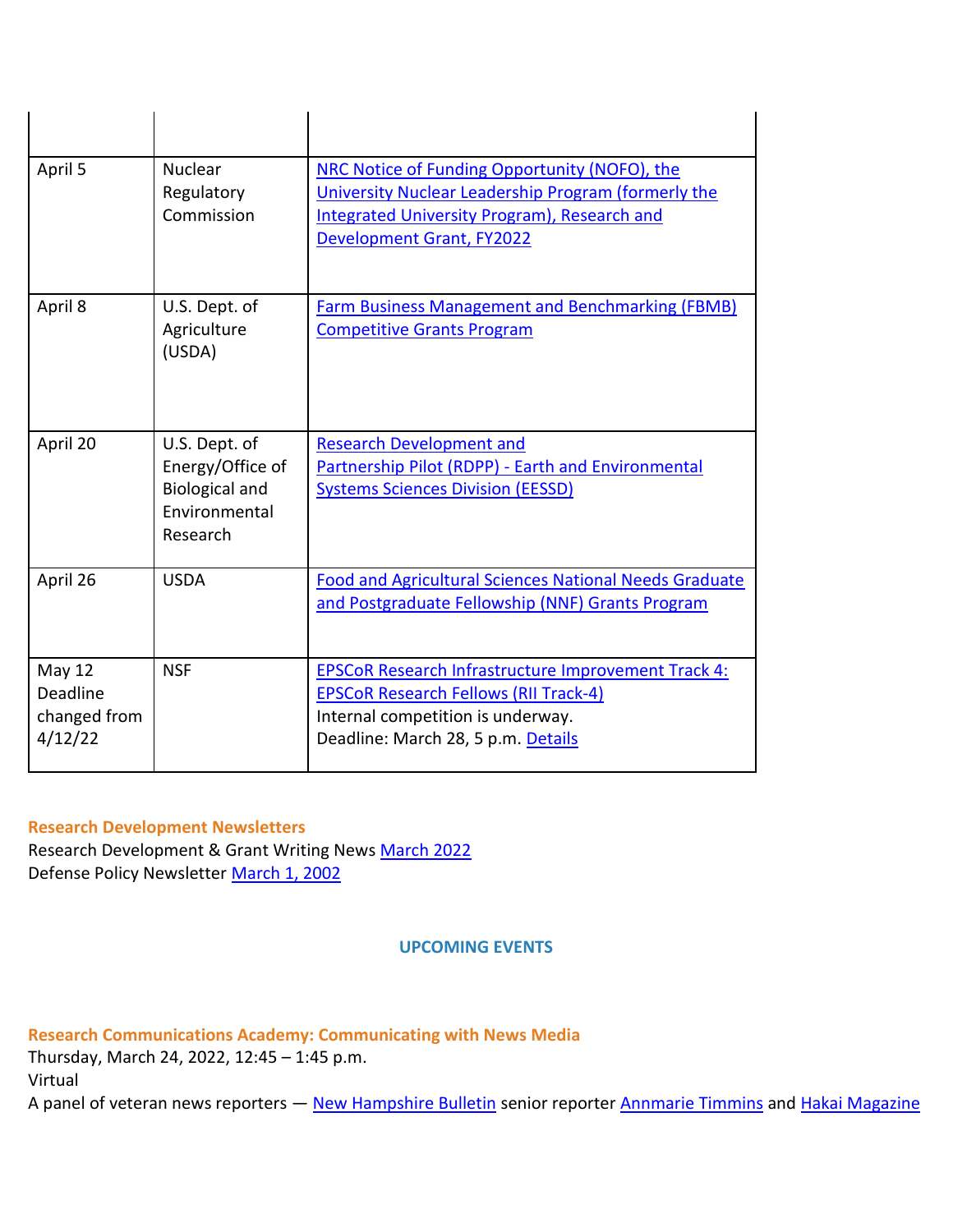photojournalist [Steve DeNeef](https://nam12.safelinks.protection.outlook.com/?url=https%3A%2F%2Fclick.send.unh.edu%2F%3Fqs%3D22327bbf795f3f19c85dd98485e01dfb3425172161945c667b6e8a9820cb4736c5b0786b36392b0718502c2aec50ec0fa3bc680f276775ec&data=04%7C01%7CNicole.Hentz%40unh.edu%7C65aee4f2b1a94916a6eb08da0cff5bdb%7Cd6241893512d46dc8d2bbe47e25f5666%7C0%7C0%7C637836588136539405%7CUnknown%7CTWFpbGZsb3d8eyJWIjoiMC4wLjAwMDAiLCJQIjoiV2luMzIiLCJBTiI6Ik1haWwiLCJXVCI6Mn0%3D%7C3000&sdata=Y1c%2F91UN48lH4xA0msR9Xr%2FrCsjX1TGNMbQ2xpfcTno%3D&reserved=0) — join [UNH media relations](https://nam12.safelinks.protection.outlook.com/?url=https%3A%2F%2Fclick.send.unh.edu%2F%3Fqs%3D22327bbf795f3f19bbf0b46107cb77198db8df35769ba8e29cbbb501610726257f41fa0a5fd5f83ed12d7bef8ccbfd1373de6cf995120977&data=04%7C01%7CNicole.Hentz%40unh.edu%7C65aee4f2b1a94916a6eb08da0cff5bdb%7Cd6241893512d46dc8d2bbe47e25f5666%7C0%7C0%7C637836588136539405%7CUnknown%7CTWFpbGZsb3d8eyJWIjoiMC4wLjAwMDAiLCJQIjoiV2luMzIiLCJBTiI6Ik1haWwiLCJXVCI6Mn0%3D%7C3000&sdata=jjx5r3dgRmU3I%2BitQ%2BWgd35Tl7cIfuoHrs3pzzQnxlI%3D&reserved=0) specialists and experienced interviewee [Alix Contosta,](https://nam12.safelinks.protection.outlook.com/?url=https%3A%2F%2Fclick.send.unh.edu%2F%3Fqs%3D22327bbf795f3f191654339a14315ae64782f4188875b9d89b66c381243844484a41c2bc90b3aed5d35aabfa01cb34b965d8667133f8c2e6&data=04%7C01%7CNicole.Hentz%40unh.edu%7C65aee4f2b1a94916a6eb08da0cff5bdb%7Cd6241893512d46dc8d2bbe47e25f5666%7C0%7C0%7C637836588136539405%7CUnknown%7CTWFpbGZsb3d8eyJWIjoiMC4wLjAwMDAiLCJQIjoiV2luMzIiLCJBTiI6Ik1haWwiLCJXVCI6Mn0%3D%7C3000&sdata=Di6evTg7wSmuVlbJ6qG7qe8Zq3XbB%2FYTOgV9vlj%2FxrY%3D&reserved=0) research assistant professor in EOS, to discuss how to make any news interview a positive experience in communicating your scholarship. Register [here.](https://nam12.safelinks.protection.outlook.com/?url=https%3A%2F%2Fclick.send.unh.edu%2F%3Fqs%3D22327bbf795f3f19d1e1fdfd9c802b681c1642b38c4f1c44f228621984236a2415df113765214d91dbcf21d2b891db1905e554406610fbdb&data=04%7C01%7CNicole.Hentz%40unh.edu%7C65aee4f2b1a94916a6eb08da0cff5bdb%7Cd6241893512d46dc8d2bbe47e25f5666%7C0%7C0%7C637836588136539405%7CUnknown%7CTWFpbGZsb3d8eyJWIjoiMC4wLjAwMDAiLCJQIjoiV2luMzIiLCJBTiI6Ik1haWwiLCJXVCI6Mn0%3D%7C3000&sdata=u9WLukTs4oJiriXmn6Owz%2FHkgem6L9YEtKCOZ7RTPDo%3D&reserved=0)

#### **Other Proposal Components of NSF Research Proposals**

Friday, March 25, 2022,  $1 - 3$  p.m. Virtual

This session will provide an overview of the required content and formats for NSF research proposal components other than the Project Description and provide advice for optimizing their impact. Register [here](https://nam12.safelinks.protection.outlook.com/?url=https%3A%2F%2Fclick.send.unh.edu%2F%3Fqs%3D22327bbf795f3f19640e0d2f9648ba8c5742682297a80975eeae40679b04974c974f1b50c0be33acc01cb98d706379cd0e099ca5389ff462&data=04%7C01%7CNicole.Hentz%40unh.edu%7C65aee4f2b1a94916a6eb08da0cff5bdb%7Cd6241893512d46dc8d2bbe47e25f5666%7C0%7C0%7C637836588136539405%7CUnknown%7CTWFpbGZsb3d8eyJWIjoiMC4wLjAwMDAiLCJQIjoiV2luMzIiLCJBTiI6Ik1haWwiLCJXVCI6Mn0%3D%7C3000&sdata=wfJUsy5UBBWdmS4T0UjsGkDEHhUmElLya18aDuUvVKo%3D&reserved=0) to attend or express interest.

#### **Scientific Misconduct, Replication Failure & Research Ethics in Empirical Inquiry: An Economic Perspective**

Friday, March 25, 2022, 2:10 – 3:30 p.m. Paul College Room 185 Jim Wible, professor of economics, delivers the 2nd lecture in the annual series Science on the Edge ~ The Grand [Challenge of Truth in Science .](https://nam12.safelinks.protection.outlook.com/?url=https%3A%2F%2Fclick.send.unh.edu%2F%3Fqs%3D22327bbf795f3f19f0ce65109ddbc60b1db60c3485c87ccf552109f7b75a2cdd5d352b2896b7cc2dcd09b9402846fac78a427ad56f321dc8&data=04%7C01%7CNicole.Hentz%40unh.edu%7C65aee4f2b1a94916a6eb08da0cff5bdb%7Cd6241893512d46dc8d2bbe47e25f5666%7C0%7C0%7C637836588136539405%7CUnknown%7CTWFpbGZsb3d8eyJWIjoiMC4wLjAwMDAiLCJQIjoiV2luMzIiLCJBTiI6Ik1haWwiLCJXVCI6Mn0%3D%7C3000&sdata=QdhvYWipONKPOjXbgOVp1aCMG27k99ypfMV2SDSKmGw%3D&reserved=0) The lecture will take place in conjunction with the department of economics graduate seminar series.

#### **FY23 CoRE Request for Proposals Q&A**

Thursday, March 31, 2022, 3:30 p.m. Virtual A Q&A session about the [FY23 CoRE RFP](https://nam12.safelinks.protection.outlook.com/?url=https%3A%2F%2Fclick.send.unh.edu%2F%3Fqs%3D22327bbf795f3f195ea9c63335be3b35c5b06bc0740339477510888bfb528554c33b83dae61d7c0d25c8b4452c55d80e9bb6a99b164886b4&data=04%7C01%7CNicole.Hentz%40unh.edu%7C65aee4f2b1a94916a6eb08da0cff5bdb%7Cd6241893512d46dc8d2bbe47e25f5666%7C0%7C0%7C637836588136539405%7CUnknown%7CTWFpbGZsb3d8eyJWIjoiMC4wLjAwMDAiLCJQIjoiV2luMzIiLCJBTiI6Ik1haWwiLCJXVCI6Mn0%3D%7C3000&sdata=PYMATkrUA58JoAxfS6gXEtAqfLJdOoUqEYkMDmpW0Z8%3D&reserved=0) will be held via Zoom. Please register to attend [here.](https://nam12.safelinks.protection.outlook.com/?url=https%3A%2F%2Fclick.send.unh.edu%2F%3Fqs%3Da6b9211740bfcbabf8fc63f558982ccc1035a69679e66bbeae1868a87306ae0bf7c5ac7061c6c0f7194fdaeec4eb67307b64d654492bf5fa&data=04%7C01%7CNicole.Hentz%40unh.edu%7C65aee4f2b1a94916a6eb08da0cff5bdb%7Cd6241893512d46dc8d2bbe47e25f5666%7C0%7C0%7C637836588136539405%7CUnknown%7CTWFpbGZsb3d8eyJWIjoiMC4wLjAwMDAiLCJQIjoiV2luMzIiLCJBTiI6Ik1haWwiLCJXVCI6Mn0%3D%7C3000&sdata=Q55TGtUDiTlgRiwEbE0q5Fi1JpPmFL7YPWEMXsivAYA%3D&reserved=0)

# **Research Communications Academy: Using Social Media for Research Communications**

Thursday, April 7, 2022, 12:40 – 2 p.m. Virtual

Hear from your colleagues about how to use social media to communicate scholarship, connect with collaborators, create a personal learning network and increase the impact of your work. Panelists: [Remington Moll,](https://nam12.safelinks.protection.outlook.com/?url=https%3A%2F%2Fclick.send.unh.edu%2F%3Fqs%3D22327bbf795f3f19bfdd08a0378ff7177a2f2c0adf037d34c0ebc85e068d920717d93628837cd67a709dab71aae3c759fbea32685c93b79f&data=04%7C01%7CNicole.Hentz%40unh.edu%7C65aee4f2b1a94916a6eb08da0cff5bdb%7Cd6241893512d46dc8d2bbe47e25f5666%7C0%7C0%7C637836588136539405%7CUnknown%7CTWFpbGZsb3d8eyJWIjoiMC4wLjAwMDAiLCJQIjoiV2luMzIiLCJBTiI6Ik1haWwiLCJXVCI6Mn0%3D%7C3000&sdata=LaRLZkpixX3coi8cFHmemsRtVRdU%2FtY9bL0Nr0EAato%3D&reserved=0) assistant professor of wildlife ecology; [Anne Hartwell,](https://nam12.safelinks.protection.outlook.com/?url=https%3A%2F%2Fclick.send.unh.edu%2F%3Fqs%3D22327bbf795f3f19b94f1ce11283e8582ce1d6802f2c3b60837d4b8de286efe6c88ff99402907a184e1c94b7f32e7416fb98d649442a112b&data=04%7C01%7CNicole.Hentz%40unh.edu%7C65aee4f2b1a94916a6eb08da0cff5bdb%7Cd6241893512d46dc8d2bbe47e25f5666%7C0%7C0%7C637836588136539405%7CUnknown%7CTWFpbGZsb3d8eyJWIjoiMC4wLjAwMDAiLCJQIjoiV2luMzIiLCJBTiI6Ik1haWwiLCJXVCI6Mn0%3D%7C3000&sdata=KO7bP5nkxsCzS8GZRr3RImNKDgLoL3010qhthWkGdiM%3D&reserved=0) doctoral student in oceanography and [Skype a Scientist](https://nam12.safelinks.protection.outlook.com/?url=https%3A%2F%2Fclick.send.unh.edu%2F%3Fqs%3D22327bbf795f3f19b733b338a05775c322250c0a4f48f0a54f6b265f445d565c1afb09de075a9429937e7354f7ee6a8cb470bd1b88aab26c&data=04%7C01%7CNicole.Hentz%40unh.edu%7C65aee4f2b1a94916a6eb08da0cff5bdb%7Cd6241893512d46dc8d2bbe47e25f5666%7C0%7C0%7C637836588136539405%7CUnknown%7CTWFpbGZsb3d8eyJWIjoiMC4wLjAwMDAiLCJQIjoiV2luMzIiLCJBTiI6Ik1haWwiLCJXVCI6Mn0%3D%7C3000&sdata=Zu8yDyUos8nROcVNcxeZCE%2BVzMHSpGM7EbyPulUM388%3D&reserved=0) participant; and [Nate Spada '21G](https://nam12.safelinks.protection.outlook.com/?url=https%3A%2F%2Fclick.send.unh.edu%2F%3Fqs%3D22327bbf795f3f191cc2272857579ebca7c081b067818644f08fe970513fb145972367eb5755883cc8d0ec3ed07028c40c7822a5a968b182&data=04%7C01%7CNicole.Hentz%40unh.edu%7C65aee4f2b1a94916a6eb08da0cff5bdb%7Cd6241893512d46dc8d2bbe47e25f5666%7C0%7C0%7C637836588136539405%7CUnknown%7CTWFpbGZsb3d8eyJWIjoiMC4wLjAwMDAiLCJQIjoiV2luMzIiLCJBTiI6Ik1haWwiLCJXVCI6Mn0%3D%7C3000&sdata=MLqhUsTJhpdLh0hbFfQ27L5iLlDcBfZSIWwDP3jX9%2Fc%3D&reserved=0). Register [here.](https://nam12.safelinks.protection.outlook.com/?url=https%3A%2F%2Fclick.send.unh.edu%2F%3Fqs%3D22327bbf795f3f19675584f3242294eab428423400473f36fdef3be0d3f5ca8329bdcbdfb008fb6cf6fae2a2b8f0b70dc3fdefbcebc8849d&data=04%7C01%7CNicole.Hentz%40unh.edu%7C65aee4f2b1a94916a6eb08da0cff5bdb%7Cd6241893512d46dc8d2bbe47e25f5666%7C0%7C0%7C637836588136539405%7CUnknown%7CTWFpbGZsb3d8eyJWIjoiMC4wLjAwMDAiLCJQIjoiV2luMzIiLCJBTiI6Ik1haWwiLCJXVCI6Mn0%3D%7C3000&sdata=qYwnlMDsNIPFAXfdEuAXTuCL%2B35UBlyHOMnKM%2FsZ0Vw%3D&reserved=0)

# **Off-Campus Research & Scholarly Activities: Safeguarding Individuals, Teams & Projects**

Thursday, April 7, 2022, 2:10 – 3:30 p.m. Virtual

Engaging in offsite research and scholarly activities raises many issues related to the safety of individuals, the success of teams and the integrity of the research or scholarship. This workshop presents an intentional approach to prioritizing inclusive, civil, safe and productive climates and experiences for all those involved in such activities. Register [here.](https://nam12.safelinks.protection.outlook.com/?url=https%3A%2F%2Fclick.send.unh.edu%2F%3Fqs%3D22327bbf795f3f193b3bbe17fd258cc2b6038d135af807e5a964f0d9c637e4af16ea9fa67af34519ae4eb7eda03266f3c972f932661a3ef4&data=04%7C01%7CNicole.Hentz%40unh.edu%7C65aee4f2b1a94916a6eb08da0cff5bdb%7Cd6241893512d46dc8d2bbe47e25f5666%7C0%7C0%7C637836588136539405%7CUnknown%7CTWFpbGZsb3d8eyJWIjoiMC4wLjAwMDAiLCJQIjoiV2luMzIiLCJBTiI6Ik1haWwiLCJXVCI6Mn0%3D%7C3000&sdata=qrS%2BztOOxuT0B7SThW4l9%2BFtf%2FJvPrd9oJmH%2BFgFK7s%3D&reserved=0) More information i[s here.](https://nam12.safelinks.protection.outlook.com/?url=https%3A%2F%2Fclick.send.unh.edu%2F%3Fqs%3D22327bbf795f3f19e3975638b146d21654ec388a381a603883f83c0b20a6b00fea737ba905be54a8e8e25d0a14a8d41833f222db6581f629&data=04%7C01%7CNicole.Hentz%40unh.edu%7C65aee4f2b1a94916a6eb08da0cff5bdb%7Cd6241893512d46dc8d2bbe47e25f5666%7C0%7C0%7C637836588136539405%7CUnknown%7CTWFpbGZsb3d8eyJWIjoiMC4wLjAwMDAiLCJQIjoiV2luMzIiLCJBTiI6Ik1haWwiLCJXVCI6Mn0%3D%7C3000&sdata=PrGznioNT3MQf%2BEMiyEs196Z9MR1P4qlsDNtGSw2eA4%3D&reserved=0)

# **Developing a Relationship with NSF Program Officers**

Friday, April 8, 2022, 1– 2 p.m. (rescheduled from March 11) Virtual

This session will discuss the benefits of developing a relationship with NSF program officers and provide advice for contacting POs and conducting and following up on the conversations that follow. Register [here](https://nam12.safelinks.protection.outlook.com/?url=https%3A%2F%2Fclick.send.unh.edu%2F%3Fqs%3D22327bbf795f3f193669be342e6ecfb7d9f2c3f9cf8d36ec4b66e9c3468759b7b2823ce8ab7313ccdedb9671377196b0fbac257bf195c0f0&data=04%7C01%7CNicole.Hentz%40unh.edu%7C65aee4f2b1a94916a6eb08da0cff5bdb%7Cd6241893512d46dc8d2bbe47e25f5666%7C0%7C0%7C637836588136539405%7CUnknown%7CTWFpbGZsb3d8eyJWIjoiMC4wLjAwMDAiLCJQIjoiV2luMzIiLCJBTiI6Ik1haWwiLCJXVCI6Mn0%3D%7C3000&sdata=HWkumBoflNkwiWOr%2FUqL%2BGrYUo1LVgjAUDfs535rZAk%3D&reserved=0) to attend or indicate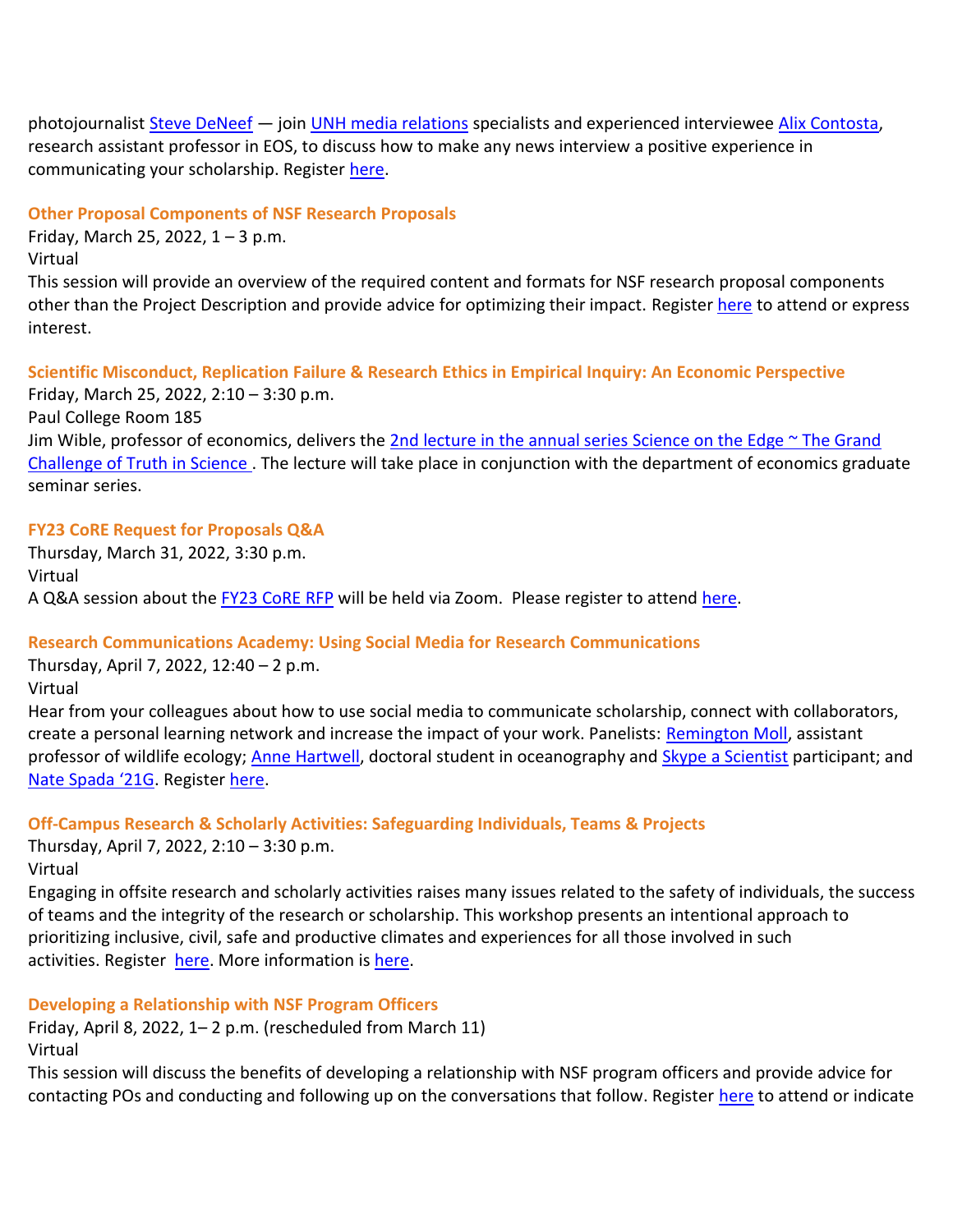interest.

# **Graduate Research Conference**

Monday, April 11 (4 – 6 p.m.) and Tuesday, April 12 (9 a.m. – 4 p.m.) Hamel Recreation Center The [annual Graduate Research Conference](https://nam12.safelinks.protection.outlook.com/?url=https%3A%2F%2Fclick.send.unh.edu%2F%3Fqs%3D22327bbf795f3f19a8febcd02c2173638edd07a38b764e5809bc48db7b388261cdafdee9da3ff1a67290b7e480d3311411f27a2e3be5821f&data=04%7C01%7CNicole.Hentz%40unh.edu%7C65aee4f2b1a94916a6eb08da0cff5bdb%7Cd6241893512d46dc8d2bbe47e25f5666%7C0%7C0%7C637836588136539405%7CUnknown%7CTWFpbGZsb3d8eyJWIjoiMC4wLjAwMDAiLCJQIjoiV2luMzIiLCJBTiI6Ik1haWwiLCJXVCI6Mn0%3D%7C3000&sdata=ujl%2BkPog22bwDkGVy%2FyZTXKLHhP%2BjfRFDgxLgh47m2Q%3D&reserved=0) is a showcase in which over 200 graduate students from all academic disciplines present their work and research over the course of two days.

# **Human Subjects Research Data Management: Staying Current in a Constantly Evolving World**

Wednesday, April 13, 2022, 3:10 – 4:30 p.m.

# Virtual

Data are central to many of the evolving ethical, legal and practical issues in human subjects research. It's critical, though, to manage human subjects data to conduct rigorous and robust research. In this workshop, participants will learn about key concepts and the legal and regulatory environment affecting human subjects research data, issues that may arise in the life cycle of a research project UNH's human subjects research data storage and security requirements and options and strategies for researchers to keep current with research data challenges. Register [here.](https://nam12.safelinks.protection.outlook.com/?url=https%3A%2F%2Fclick.send.unh.edu%2F%3Fqs%3D22327bbf795f3f19fe08dc6fe957725f1029cfc58eb53b763bae6667e25fc77aee67c3bfb63ca158d462bfc1d972f6f1ea14f219a5d20113&data=04%7C01%7CNicole.Hentz%40unh.edu%7C65aee4f2b1a94916a6eb08da0cff5bdb%7Cd6241893512d46dc8d2bbe47e25f5666%7C0%7C0%7C637836588136539405%7CUnknown%7CTWFpbGZsb3d8eyJWIjoiMC4wLjAwMDAiLCJQIjoiV2luMzIiLCJBTiI6Ik1haWwiLCJXVCI6Mn0%3D%7C3000&sdata=ZEi1SLVg4yty7%2BaUrqFixTRsWcw98Sv09iJstPyEX2w%3D&reserved=0) More information [here.](https://nam12.safelinks.protection.outlook.com/?url=https%3A%2F%2Fclick.send.unh.edu%2F%3Fqs%3D22327bbf795f3f194a4c030f10e7321f99c30ab385732d45bb1c84fb290244c927643f4e2e9a6028a72729123ab857d2e071063d76eed3d7&data=04%7C01%7CNicole.Hentz%40unh.edu%7C65aee4f2b1a94916a6eb08da0cff5bdb%7Cd6241893512d46dc8d2bbe47e25f5666%7C0%7C0%7C637836588136539405%7CUnknown%7CTWFpbGZsb3d8eyJWIjoiMC4wLjAwMDAiLCJQIjoiV2luMzIiLCJBTiI6Ik1haWwiLCJXVCI6Mn0%3D%7C3000&sdata=RydMPb5AALpXXEJhRSfqUg8EBYQp8hb11awcrYybcCs%3D&reserved=0)

# **Research Communications Academy: Communicating with Policy Makers**

Friday, April 15, 2022, 2 – 4 p.m. Virtual

Communicating with policy makers often comes in the form of supporting or opposing a bill by providing testimony to legislators in committee. [PowerPlay's](https://nam12.safelinks.protection.outlook.com/?url=https%3A%2F%2Fclick.send.unh.edu%2F%3Fqs%3D22327bbf795f3f1922fe5c872d90b9bd798ffd1c14b3442ed3fac2a848992de9cd198c8bb2a02f7358f20460cbd6cebfea5096453a65a739&data=04%7C01%7CNicole.Hentz%40unh.edu%7C65aee4f2b1a94916a6eb08da0cff5bdb%7Cd6241893512d46dc8d2bbe47e25f5666%7C0%7C0%7C637836588136539405%7CUnknown%7CTWFpbGZsb3d8eyJWIjoiMC4wLjAwMDAiLCJQIjoiV2luMzIiLCJBTiI6Ik1haWwiLCJXVCI6Mn0%3D%7C3000&sdata=d3qjomxK08rMSDlavXficYHRBTz8JfrmdePwbyFRCCc%3D&reserved=0) interactive training lab will create a mock legislative committee hearing using actor/improvisors. Participants will be encouraged to ask the characters questions, make suggestions about how to navigate the challenges they're facing and then rewind the scene and examine in real time how effective those strategies might be. PowerPlay has developed a dynamic, interactive way to confront crucial issues from the comfort and safety of your chair. Register [here.](https://nam12.safelinks.protection.outlook.com/?url=https%3A%2F%2Fclick.send.unh.edu%2F%3Fqs%3D22327bbf795f3f19c16bcb9bdd9d0e99f55c1451bf59749eb45ed2f8585e3d3cc254cbdb1ac38c4cf4572b111b8e25fa1e09dfebd31eb3b8&data=04%7C01%7CNicole.Hentz%40unh.edu%7C65aee4f2b1a94916a6eb08da0cff5bdb%7Cd6241893512d46dc8d2bbe47e25f5666%7C0%7C0%7C637836588136539405%7CUnknown%7CTWFpbGZsb3d8eyJWIjoiMC4wLjAwMDAiLCJQIjoiV2luMzIiLCJBTiI6Ik1haWwiLCJXVCI6Mn0%3D%7C3000&sdata=Gr1yjUzhkntT4PNwnxA7SFI0nG7ll9oS79bSaXqwck8%3D&reserved=0)

# **Focus on Fulbright**

Tuesday, April 19, 2022, 12:30 – 2 p.m. Virtual

This workshop provides an overview of the variety of Fulbright programs and the UNH resources available for applicants. Register [here](https://nam12.safelinks.protection.outlook.com/?url=https%3A%2F%2Fclick.send.unh.edu%2F%3Fqs%3D22327bbf795f3f19e18dfa08bbf20aad7269b85af5e90517d84924b09a35fc03e1b92dffbdcb3fe618cde5bc82d241d3a58cb74e8bc21cb1&data=04%7C01%7CNicole.Hentz%40unh.edu%7C65aee4f2b1a94916a6eb08da0cff5bdb%7Cd6241893512d46dc8d2bbe47e25f5666%7C0%7C0%7C637836588136539405%7CUnknown%7CTWFpbGZsb3d8eyJWIjoiMC4wLjAwMDAiLCJQIjoiV2luMzIiLCJBTiI6Ik1haWwiLCJXVCI6Mn0%3D%7C3000&sdata=S5v%2FKXRktMzz9iki2GwP0LQoeWebpN%2BGqFMw2Zkmrr0%3D&reserved=0) to attend or express interest.

# **Research Communications Academy: Communicating in Interdisciplinary Teams**

Thursday, April 21, 2022, 12:40 – 2 p.m.

# Virtual

Teams, including interdisciplinary teams, are important to solving complex problems, and strong communication is an essential component to team success. This workshop focuses on fostering communication among team members. Experts and exercises will help you understand team foundations, explore potential differences a member may bring to the team and facilitate team discussions. With Tuck Pescosolido, an associate professor in Paul College with expertise in team development. Moderated by Maria Emanuel, senior associate of research and large center development and manager of UNH's Collaborative Research Excellence (CoRE) initiative. Register [here.](https://nam12.safelinks.protection.outlook.com/?url=https%3A%2F%2Fclick.send.unh.edu%2F%3Fqs%3D22327bbf795f3f1954daf8a49f4a82aed82a3b42e25aba596993d33c5d90d566207d919964b246c5dc7658dc37b1f07f08cd4ebb897c2baa&data=04%7C01%7CNicole.Hentz%40unh.edu%7C65aee4f2b1a94916a6eb08da0cff5bdb%7Cd6241893512d46dc8d2bbe47e25f5666%7C0%7C0%7C637836588136695648%7CUnknown%7CTWFpbGZsb3d8eyJWIjoiMC4wLjAwMDAiLCJQIjoiV2luMzIiLCJBTiI6Ik1haWwiLCJXVCI6Mn0%3D%7C3000&sdata=cAqjnWPwNwqKEtUkLGq%2FLLsdrRBgD8YgBlo4D%2B07Fk8%3D&reserved=0)